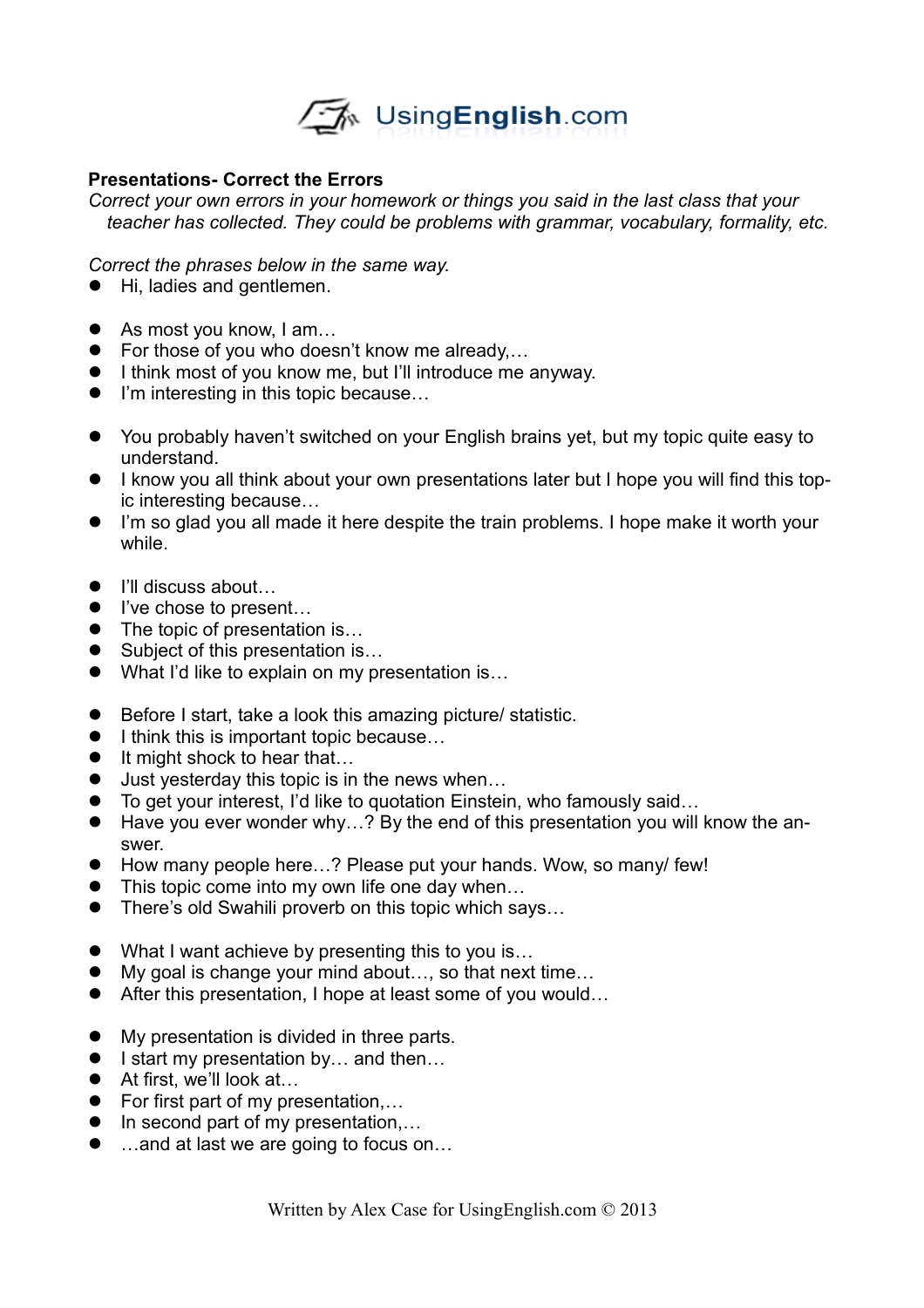## √A UsingEnglish.com

- If you have any question, please feel free to interrupt me at any time.
- So, let's start by look at…
- $\bullet$  If you see this slide....
- I'd like to draw your attention at...
- $\bullet$  I point at a diagram which shows...
- This three bullet points represent...
- This pie graph comes from...
- Right, let's move on the second topic.
- Okay, finally I like to turn to...
- So, to summarise up what I have told you,...
- From what I've shown, it should obvious that...
- $\bullet$  It is quite difficult to draw to conclusions, but...
- Time runs out, so I'll stop there
- $\bullet$  Right, let's stopping there.
- That brings me to end of my presentation.
- …which is last thing that I wanted to say today.
- Please raise up your hand if you have a question.
- Any question?
- That's difficult question.
- $\bullet$  Just a second while I watch my notes.
- Yes. The gentleman over there. What is the question, please?
- **If there are no more question, I'll hand over to my colleague.**
- If you have any further questions, please come up and talk me.
- If anyone still has any questions, I'll be happy answer them individually.
- You can read more about this topic via the links in this last slide.
- There is a list of original sources in the last page of the handout.
- Thank you for your coming.

*What are the functions of the sections above?*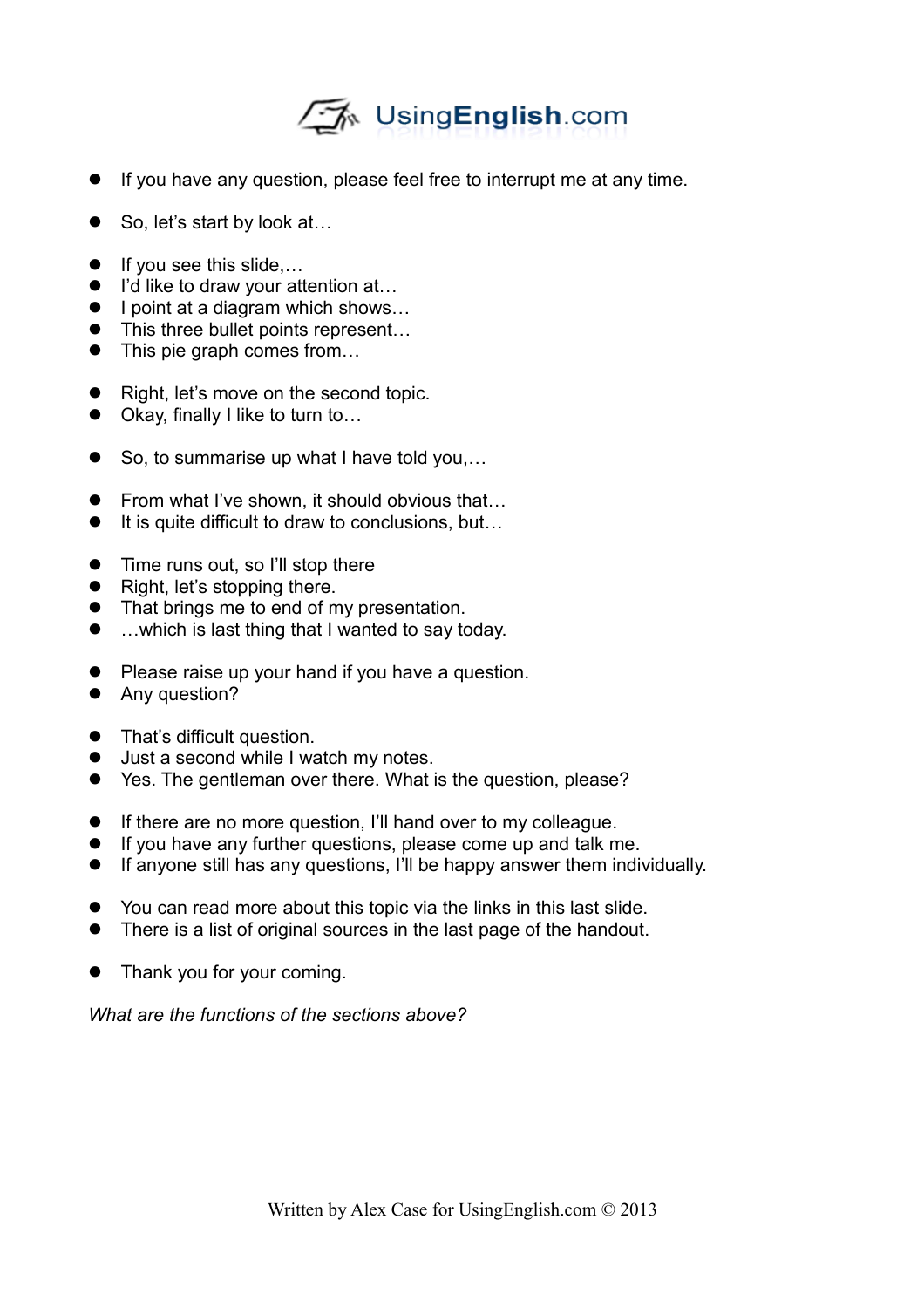

*Match these functions to those sections.* **Asking for questions**

**Clearly marking transitions**

**Connecting with the audience/ Showing awareness of the audience**

**Dealing with questions**

**Ending the main body of the presentation**

**Ending the questions**

**Explaining the aim of the presentation**

**Explaining the policy on questions.**

**Explaining the structure of the presentation**

**Giving a hook**

**Giving further information**

**Giving the topic**

**Greeting**

**Introducing yourself/ Giving relevant personal information**

**Kicking off**

**Stating a conclusion**

**Summarising**

**Talking about visuals**

**Thanking at the end**

*Write at least two more sentences for each function above.*

*Compare with the answer key.*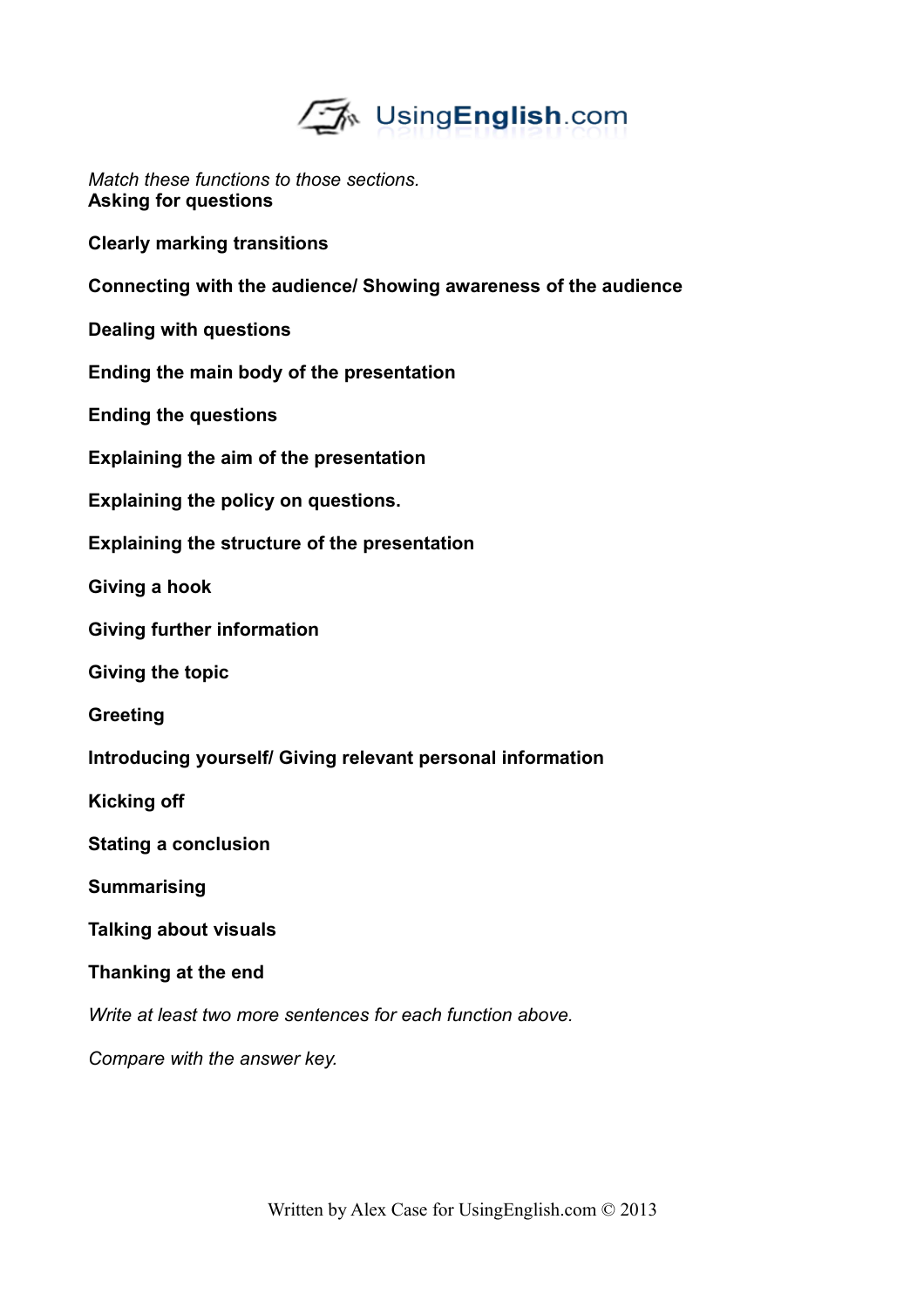

## **Suggested answers and discussion**

- **Greeting** Good morning/ afternoon/ evening ladies and gentlemen/ Hi everyone./ Hello.
- **Introducing yourself/ Giving relevant personal information** As most of you know, I am…/ I think I have met most of you, but for the others…/ I imagine most of you know my face but maybe not my name, so…/ For those of you who don't know me already, …/ I think most of you know me, but I'll introduce myself anyway./ I'm interested in this topic because…
- **Connecting with the audience** It's nice see to so many familiar faces./ I'm impressed you came out in this terrible weather./ I'm sure you're… because of…, so…/ You probably haven't switched on your English brains yet, but my topic is quite easy to understand./ I know you are all thinking about your own presentations later but I hope you will find this topic interesting because…/ I'm so glad you all made it here despite the train problems. I hope to make it worth your while.
- **Giving the topic** I'll discuss…/ I'll look at…/ I'll explain…/ The topic of my presentation is…/ My presentation is about…/ The title of my presentation is…/ I'll talk about…/ I've chosen to present…/ I will present…/ What I'd like to explain in my presentation is…/ The subject of this presentation is…
- **Giving a hook** Before I start, take a look at this amazing picture/ statistic. / I think this is an important topic because…/ You might not be aware that…/ It might shock you to hear that…/ Just yesterday this topic was in the news when…/ To get your interest, I'd like to quote Einstein, who famously said…/ Have you ever wondered why…? By the end of this presentation you will know the answer. / How many people here...? Please put up your hands. Wow, so many/ few!/ This topic came into my own life one day when…/ There's an old Swahili proverb on this topic which says…
- **Explaining the aim of the presentation** What I want to achieve by presenting this to you is…/ My goal is to change your mind about…, so that next time…/ After this presentation, I hope at least some of you will…/ By presenting this, I hope to…
- **Explaining the structure of the presentation** My presentation is divided into three parts./ I have divided my presentation into three parts./ First of all, we'll look at…/ Firstly, we'll look at…/ For the first part of my presentation,…/ In the second part of my presentation,…/ …and last of all we are going to focus on…/ Finally,…/ I'll start my presentation by… and then…/
- **Explaining the policy on questions** If you have any questions, please feel free to interrupt me at any time./ There will time at the end for questions./ There will be a Q&A session at the end./ I will be very happy to answer any questions after I finish.
- **Kicking off** So, let's start by looking at…/ So, if there are no questions so far…/ Right, let's get started by…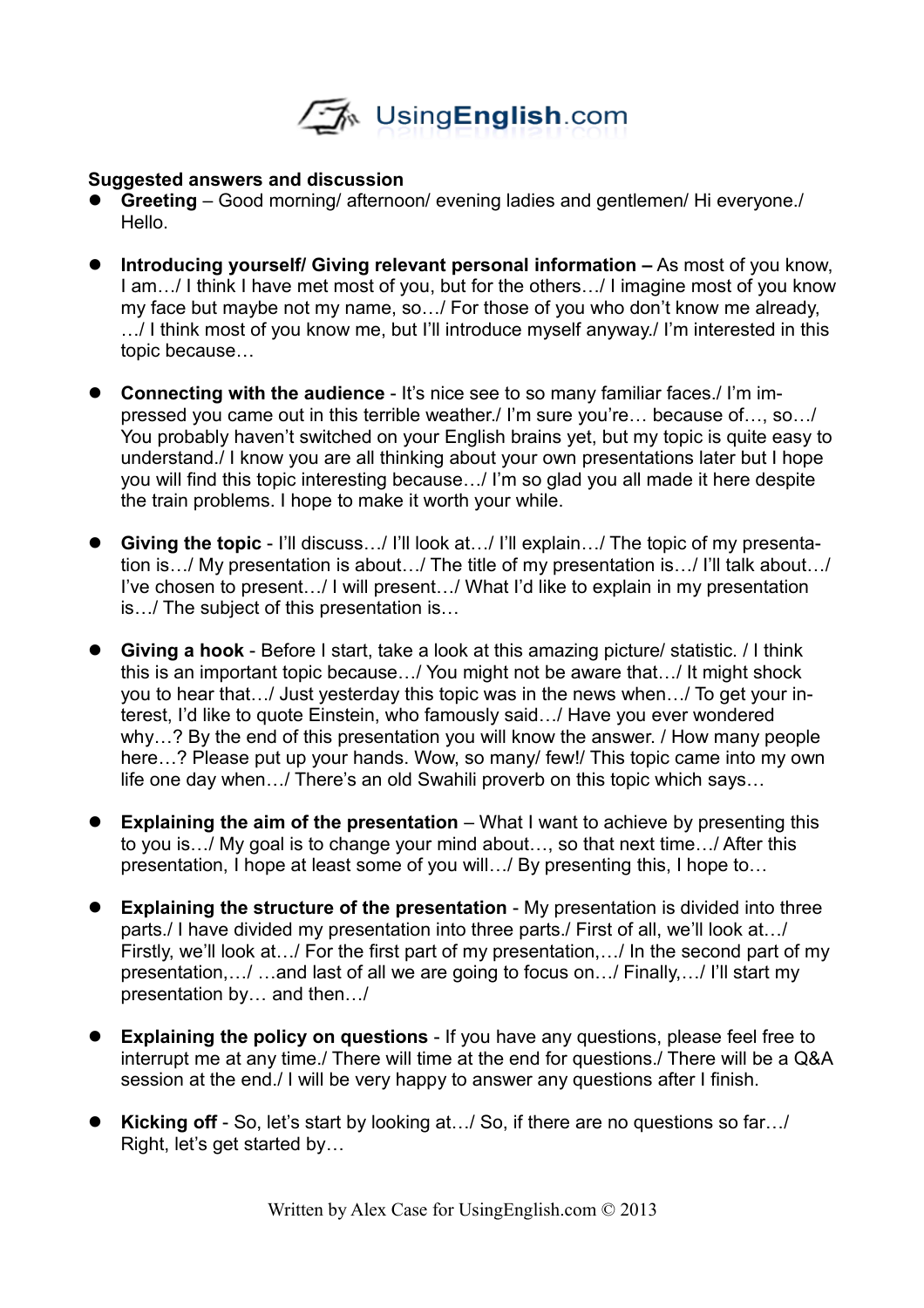

- **Talking about visuals** This diagram is a bar chart which shows…/ Figure One is a bar chart which shows…/ This graph here is…/ If you look at this slide,…/ I'd like to draw your attention to…/ I'm pointing at a diagram which shows…/ These three bullet points represent…/ This pie chart comes from…
- **Clearly marking transitions** Right, let's move onto the second topic./ I think I've covered that topic, so…/ Before moving on, I'd just like to mention that…/ Okay, finally I'd like to turn to…
- **Summarising** So, to sum up what I have told you,…/ So, to summarise what I have told you./ To attempt a summary of all that in one sentence,…. / If I had to summarise all that in one sentence, I would probably say…/ To explain again in a shorter way,…
- **Stating a conclusion** From what I've shown, it should be obvious that…/ It is quite difficult to draw conclusions, but…/ What does all this mean? Well,…/ Because of all the things I have shown you,…/ I think all this proves that…
- **Ending the body of the presentation** Right, let's stop there./ That's all I wanted to talk about today./ Time is running out, so I'll stop there./ That brings me to the end of my presentation./ …which is the last thing that I wanted to say today.
- **Asking for questions** Any questions?/ I'll now be happy to answer any questions that you may have./ We will now have a short Q&A./ Please ask me about anything that is not clear. / Please raise your hand if you have a question./ Please put up your hand if you have a question.
- **Dealing with questions** That's an interesting question./ Let me think./ Let me see./ Good question! Well,…/ Just a second while I look at my notes./ Yes. The gentleman over there. What is your question, please?
- **Ending the questions** If there are no more questions, I'll hand over to my colleague. / There don't seem to be any further questions, so…/ I need to hand over to the next person, but if you have any questions please feel free to come up and ask. / If you have any further questions, please come up and talk to me./ If anyone still has any questions, I'll be happy to answer them individually.
- **Giving further information** You can read more about this topic via the links on this last slide./ There is a list of original sources on the last page of the handout./ For more about this topic, please see…

 **Thanking at the end** - Thank you for coming./ Thank you for your kind attention. **Discussion**

- *Which sentences are most suitable for your presentations? What things do you have to take into account when deciding that?*
- *Would you do these things in the same order as given above? Would you take out or add any functions?*
- *What different kinds of hooks are above? Write at least one more example of each.*